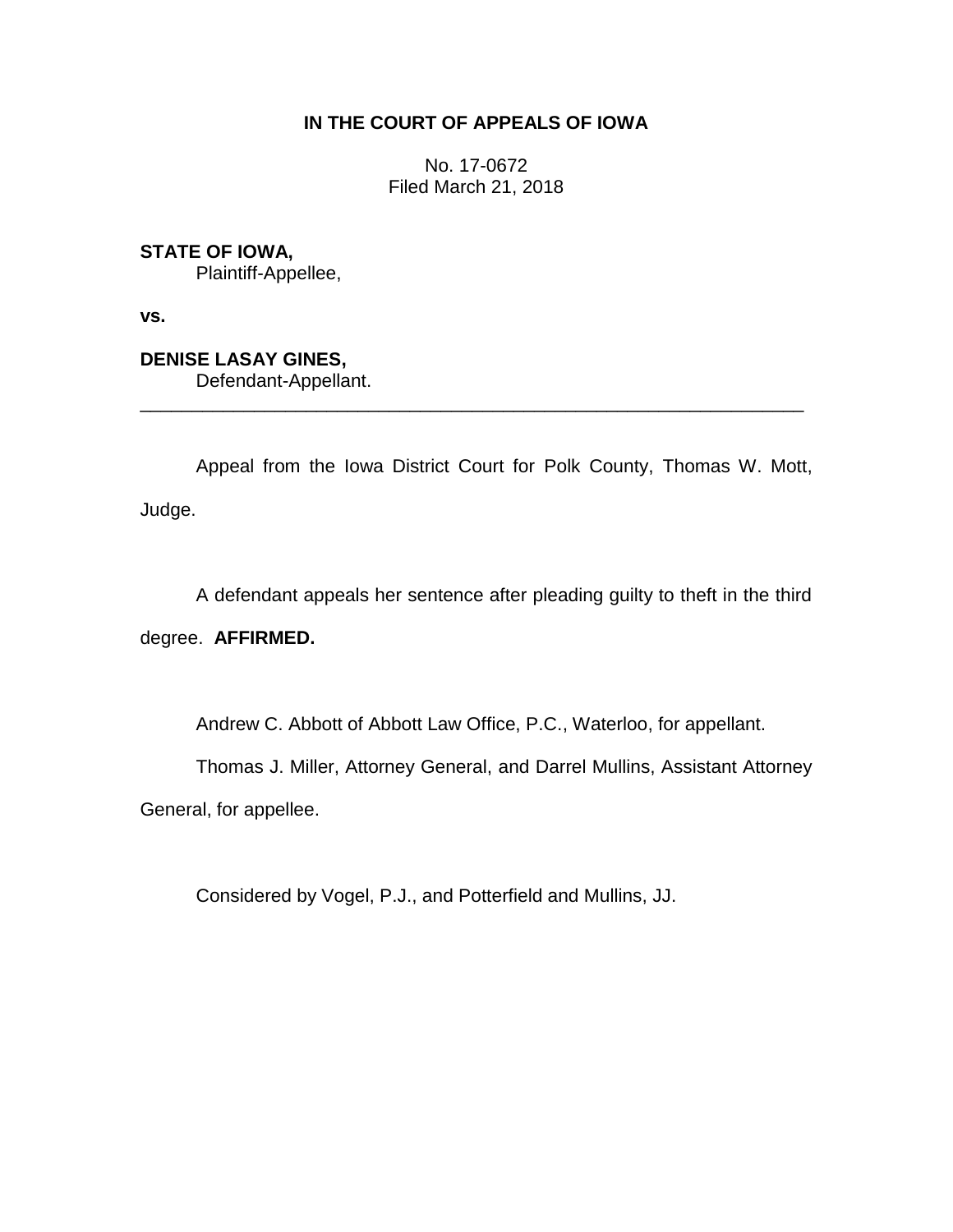#### **POTTERFIELD, Judge.**

Denise Gines appeals her sentence following a guilty plea to third-degree theft in violation of Iowa Code section 714.2(3) (2017). On appeal, Gines argues the court abused its discretion in failing to consider mitigating factors. We find the sentencing court did not abuse its discretion and affirm the sentence imposed.

#### **I. Background Facts and Proceedings.**

Gines stole \$148 worth of clothing in June 2016. Gines was charged with an aggravated misdemeanor, enhanced because of her theft convictions in 2013 and 2014. At sentencing, the State recommended ninety days in jail because of her criminal history of thefts, and the court imposed a ninety-day sentence. Gines has thirteen theft convictions dating back to 1986. Gines also has a conviction for simple assault and assault with a weapon. She has served prison time and has been under parole and probation supervision.

Gines asked the court for a suspended sentence and probation. Gines submitted letters from medical professionals documenting her health problems, including chronic obstructive pulmonary disease (COPD) and lung disease. Gines also submitted a letter from her social worker stating Gines had attended three appointments to work on kleptomania and mood issues and intended to continue therapy.

Regarding its decision to sentence Gines to ninety days in jail, the court stated:

I'm sorry about your health conditions, Ms. Gines. I think that if programs were going to successfully deal with your theft activity which is chronic, along with some other criminal activity, but this one involves one more in a long line of thefts—those programs would have worked already. You've been exposed to a lot of opportunity.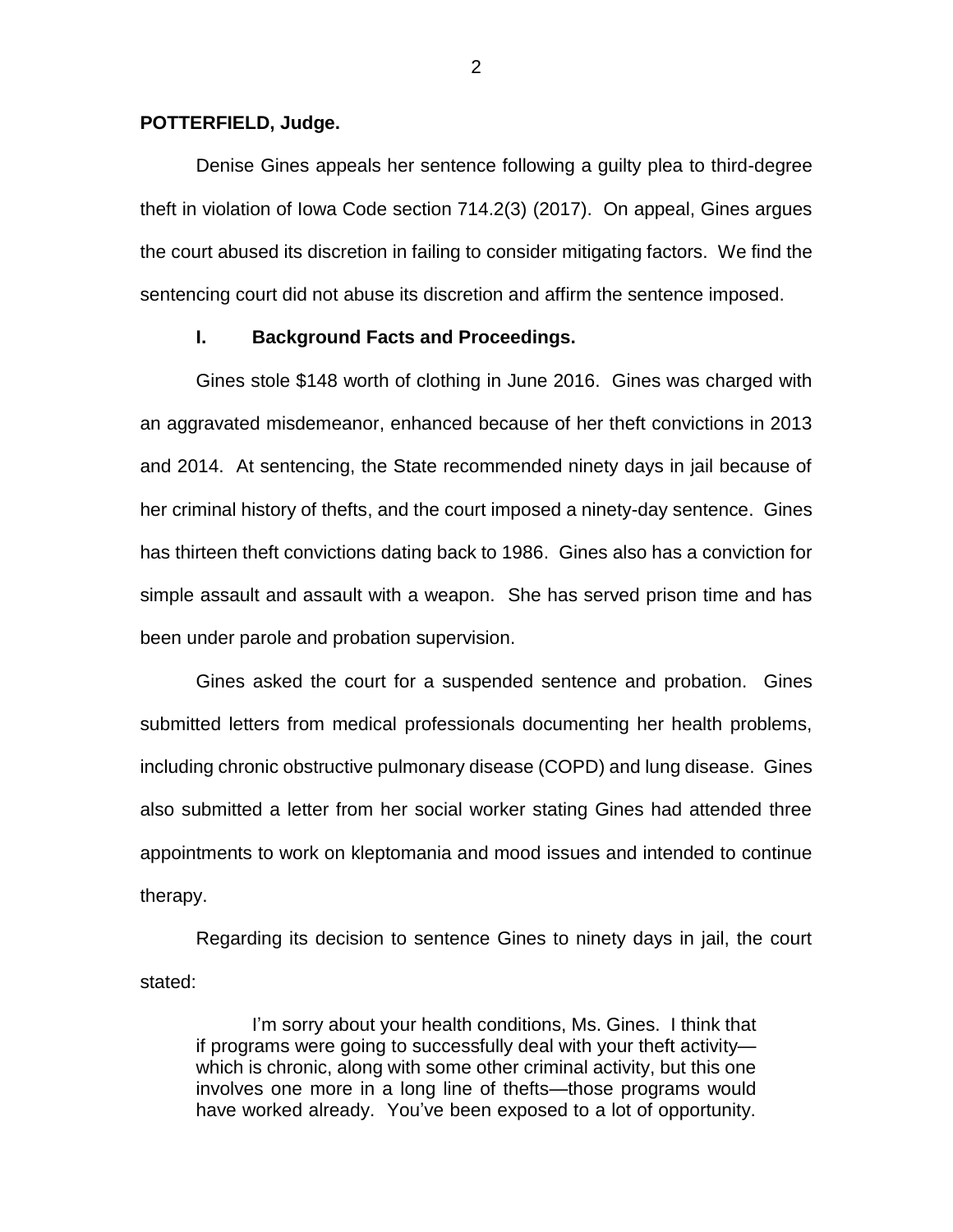If something is needed other than you resolving not to commit theft anymore, then you would have—you would have taken advantage of those.

Stealing is a voluntarily activity, even though there's a lot of suggestion here that it's something beyond your control. But I don't know that that's so. You continually do it. If there—if it was a condition that needs to be treated, that's been dealt with. If, as counsel said, you succeeded on probation, that might mean that on some of your probations or paroles you didn't get revoked. All right. However, I don't think here your being guilty one more time of theft is very good evidence that probation succeeded. It hasn't, because here you are again.

To deter you with a sentence to which I imagine you'll feel adverse, the court is going to follow the request for ninety days in jail and the minimum fine, basically deterrence.

Gines appeals.

# **II. Standard of Review.**

We will not reverse the sentence imposed absent an abuse of discretion or

some defect in the sentencing procedure. *See State v. Formaro*, 638 N.W.2d 720,

724 (Iowa 2002). When the sentence imposed is within the statutory limits, it is

"cloaked with a strong presumption" in its favor. *Id.* Gines's sentence is within the

statutory limits. *See* Iowa Code § 903.2.

### **III. Analysis.**

 $\overline{a}$ 

Gines argues the district court abused its discretion when it failed to consider mitigating factors, such as her lung disease, COPD, kleptomania and mood problems.<sup>1</sup> Gines argues the court did not consider the progress she was making with mental-health treatment. Gines maintains the only factor the court considered was her criminal history.

 $<sup>1</sup>$  Gines argues her health problems are so significant as to unduly punish her, but she</sup> does not cite any case law in making this argument or present evidence as to why the jail cannot manage her condition. See Iowa R. App. P. 6.903(2)(g)(3) ("Failure to cite authority in support of an issue may be deemed waiver of that issue.").